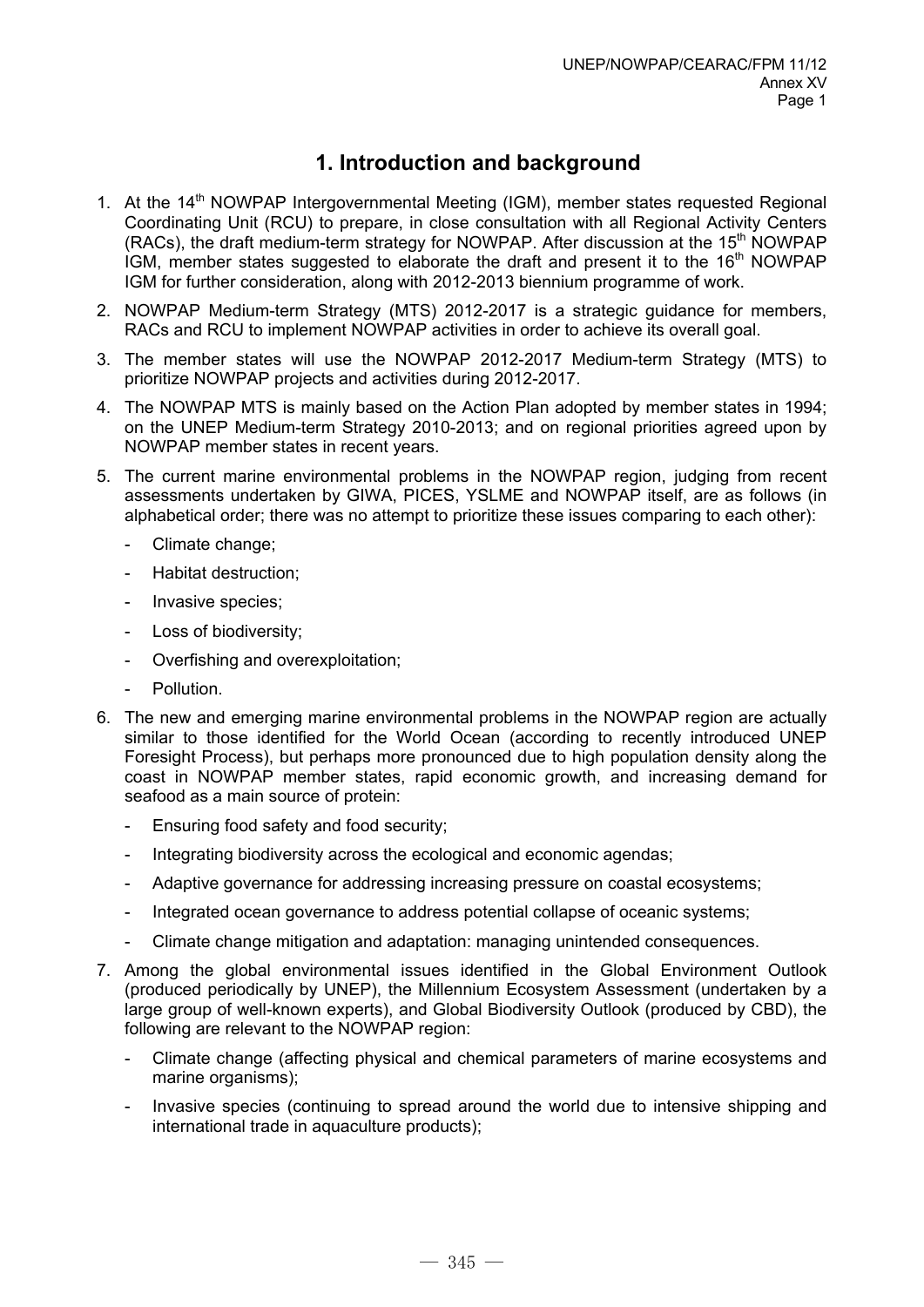- Destruction of habitats, loss of biodiversity and ecosystem services (as a result of land reclamation and overfishing);
- Pollution (including due to poor management of chemicals and marine accidents).
- Inadequate environmental governance (including areas beyond national jurisdiction) and resource efficiency (need for sustainable consumption and production and life cycle approach).

## **2. NOWPAP history and evolution**

- 3. During the NOWPAP establishment in 1994, the overall goal of the Northwest Pacific Action Plan was defined as "the wise use, development and management of the coastal and marine environment so as to obtain the utmost long-term benefits for the human populations of the region, while protecting human health, ecological integrity and the region's sustainability for future generations". Three complementary goals were also defined as follows:
	- i) The control, halting and prevention of any further degradation and deterioration of the coastal and marine environment and its resources;
	- ii) The recovery and rehabilitation of coastal and marine environments that have been degraded and which still have the potential for such a recovery;
	- iii) The long-term sustainability of coastal and marine environmental quality and resources as assets for the present and future human populations of the region.
- 4. The short- and medium-term objectives proposed for the Northwest Pacific Action Plan were:
	- i) To assess regional marine environmental conditions by coordinating and integrating monitoring and data-gathering systems on a regional basis, making the best use of the expertise and facilities available within the region on a consistent and collective basis;
	- ii) To collate and record environmental data and information to form a comprehensive database and information management system which will serve as a repository of all relevant available data, act as the sound basis for decision-making, and serve as a source of information and education for specialists, administrators, and other;
	- iii) To develop and adopt a harmonious approach towards coastal and marine environmental planning on an integrated basis and in a pre-emptive, predictive and precautionary manner;
	- iv) To develop and adopt a harmonious approach towards the integrated management of the coastal and marine environment and its resources, in a manner which combines protection, restoration, conservation and sustainable use;
	- v) To develop and adopt effective measures for mutual support in emergencies, collaboration in the management of contiguous bodies of water, and cooperation in the protection of common resources as well as in the prevention of coastal and marine pollution.
- 5. The overall goal of NOWPAP, its complementary goals and five objectives described above are still valid and were not achieved yet. Therefore, these objectives should be incorporated in the 2012-2017 NOWPAP MTS while reflecting current global and regional marine environmental issues.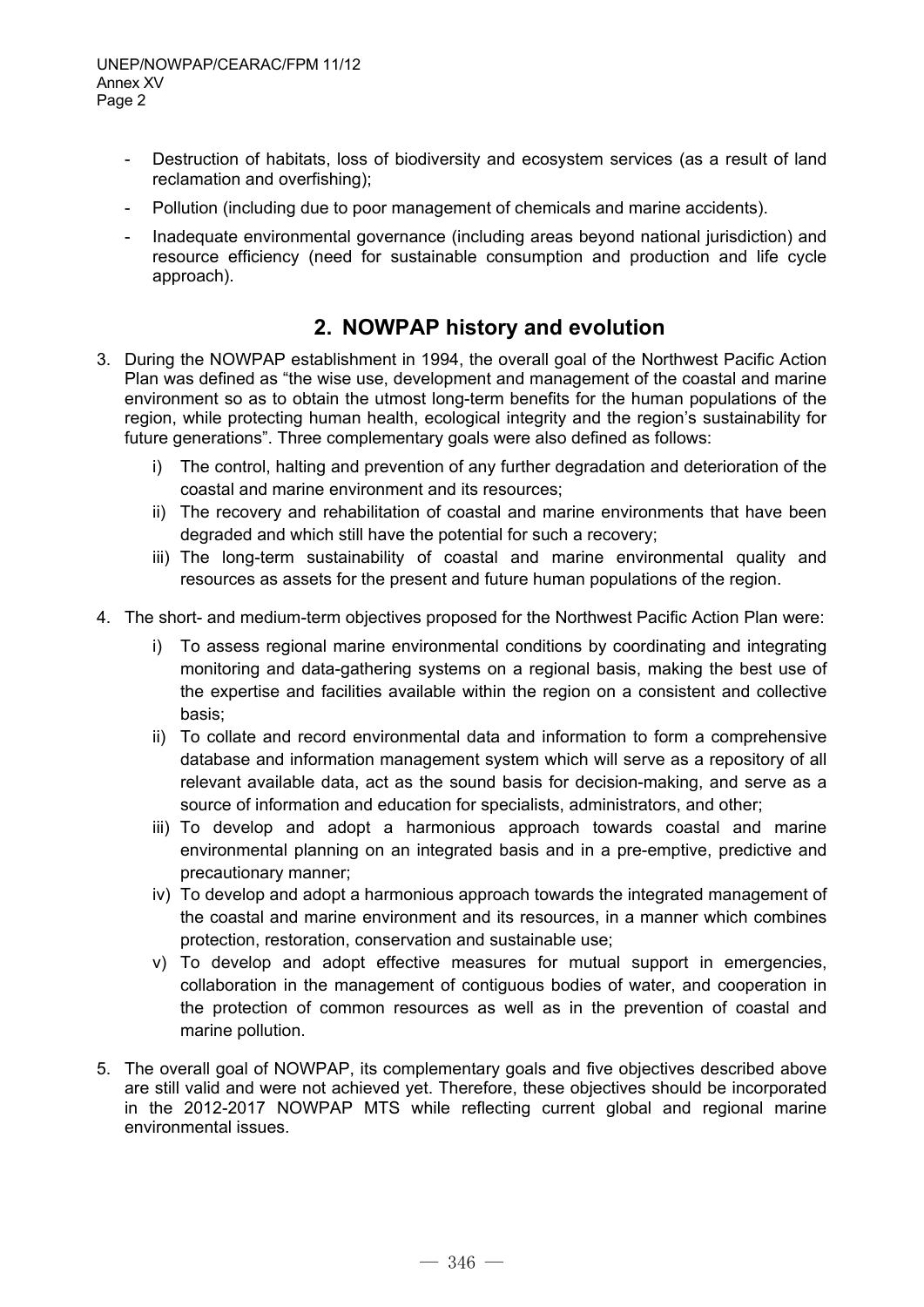6. During the early history of NOWPAP, until the network of Regional Activity Centers (RACs) was established, work plans were designed based on specific projects. Between 1994 and 2002, seven projects were defined as follows:

NOWPAP/1 – Establishment of a comprehensive database and information management system;

- NOWPAP/2 Survey of national environmental legislation, objectives, strategies and policies;
- NOWPAP/3 Establishment of a collaborative, regional monitoring programme;
- NOWPAP/4 Development of effective measures for regional cooperation in marine pollution preparedness and response;
- NOWPAP/5 Establishment of regional activity centers and their networks;
- NOWPAP/6 Public awareness raising on the marine, coastal and associated freshwater environment;

NOWPAP/7 – Assessment and management of land-based activities.

- 7. Some of these projects were completed (2, 5), some are ongoing and are expected to be continued (1, 3, 4, 6) and some were not implemented (7), according to the decisions of NOWPAP Intergovernmental Meetings or because of the lack of available funds. It is worth noting here that NOWPAP member states eventually decided that regional assessments will be made based on national monitoring efforts; so there was no intention to create a new regional monitoring network.
- 8. NOWPAP Regional Activity Centers (RACs) were established in the following sequence:

| June 2000        | $\sim$ $-$               | POMRAC (Pollution Monitoring RAC) in Vladivostok, Russia;                                          |
|------------------|--------------------------|----------------------------------------------------------------------------------------------------|
| <b>July 2000</b> | $\overline{\phantom{0}}$ | <b>MERRAC (Marine Environmental Emergency Preparedness</b><br>and Response RAC) in Daejeon, Korea; |
| January 2001 $-$ |                          | DINRAC (Data and Information Network RAC) in Beijing, China;                                       |
| <b>July 2002</b> | $\sim$ $ \sim$           | <b>CEARAC (Special Monitoring and Coastal Environmental</b><br>Assessment RAC) in Toyama, Japan.   |

- 9. As a result of the setting up of a network of RACs, the  $7<sup>th</sup>$  and  $8<sup>th</sup>$  IGMs made a conclusion that NOWPAP has been transformed from "project-based" to "RAC-based" organization.
- 10. The establishment of NOWPAP RACs as well as their Focal Points Meetings and Working Groups has been implemented taking into account marine environmental issues which NOWPAP member states considered as important for the region in 2000-2002: oil spills, harmful algal blooms, chemical pollution.

## **3. Elements of medium-term strategy**

- 11. While preparing this draft, the following documents were used, among others:
	- Action Plan for the Protection, Management and Development of the Marine and Coastal Environment of the Northwest Pacific Region (1994);
	- UNEP Medium-term Strategy 2010-2013 (2009);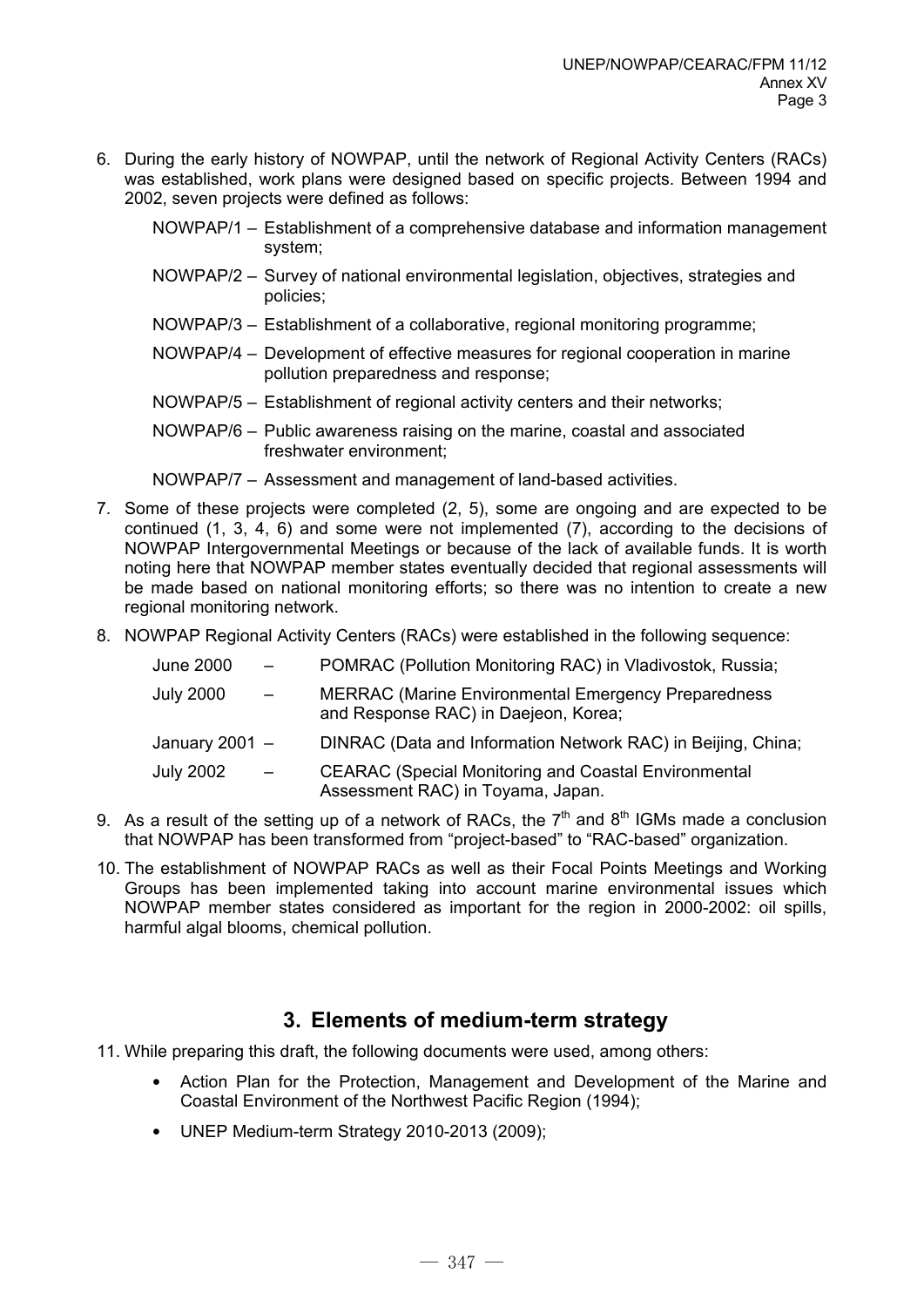- UNEP Marine and Coastal Strategy (2009);
- Mediterranean Action Plan Five-Year Programme of Work 2010-2014 (2009);
- New Strategic Direction for COBSEA 2008-2012 (2008);
- SPREP Strategic Plan 2011-2015 (2010 draft);
- Major findings of the YSLME TDA and SAP (2007-2009).
- 12. As requested by the  $14<sup>th</sup>$  NOWPAP IGM, both operational (programmatic) and thematic strategy elements were considered. The operational elements are quite similar for both global (e.g., UNEP MTS) and regional (e.g., MAP and COBSEA) level and can be summarized for NOWPAP as follows:
	- Information management (*Objective II of the Action Plan*);
	- Capacity building;
	- Regional cooperation;
	- Public awareness raising;
	- Resource mobilization.
- 13. Unlike operational, thematic elements might be different for UNEP, as a leader of global environmental governance, and for regional organizations such as NOWPAP, COBSEA, SPREP and MAP, where marine and coastal environmental issues could be region-specific.
- 14. For example, UNEP MTS is built on six thematic sub-programmes: 1) climate change; 2) disasters and conflicts; 3) ecosystem management; 4) environmental governance; 5) harmful substances and hazardous waste; and 6) resource efficiency – sustainable consumption and production. UNEP Marine and Coastal Strategy (MCS) has four broad objectives: 1) landocean connections; 2) ecosystems for humanity; 3) reconciling use and conservation; and 4) vulnerable people and places.
- 15. For many regions, including NOWPAP, more specific issues still have high priority, such as marine and land-based pollution; coastal and marine habitat conservation; marine litter; marine and coastal invasive species; land reclamation. Therefore, while considering the global environmental agenda (e.g., issues like climate change or biodiversity conservation), regional priorities should not be disregarded.
- 16. According to the Action Plan adopted in 1994 and the decisions of recent Intergovernmental Meetings, NOWPAP member states agreed to apply the principles of integrated coastal and river basin management (ICARM) to many of priority environmental issues, including climate change adaptation and biodiversity conservation.
- 17. Taking into account marine environmental problems in the NOWPAP region (see part 1 above) as well as the Action Plan adopted in 1994, the following thematic elements are suggested for NOWPAP medium-term strategy:
	- Integrated coastal and river basin management;
	- Regular assessments of the state of the marine environment;
	- Pollution prevention and reduction, including harmful substances, hazardous waste and marine litter;
	- Biodiversity conservation (including alien invasive species);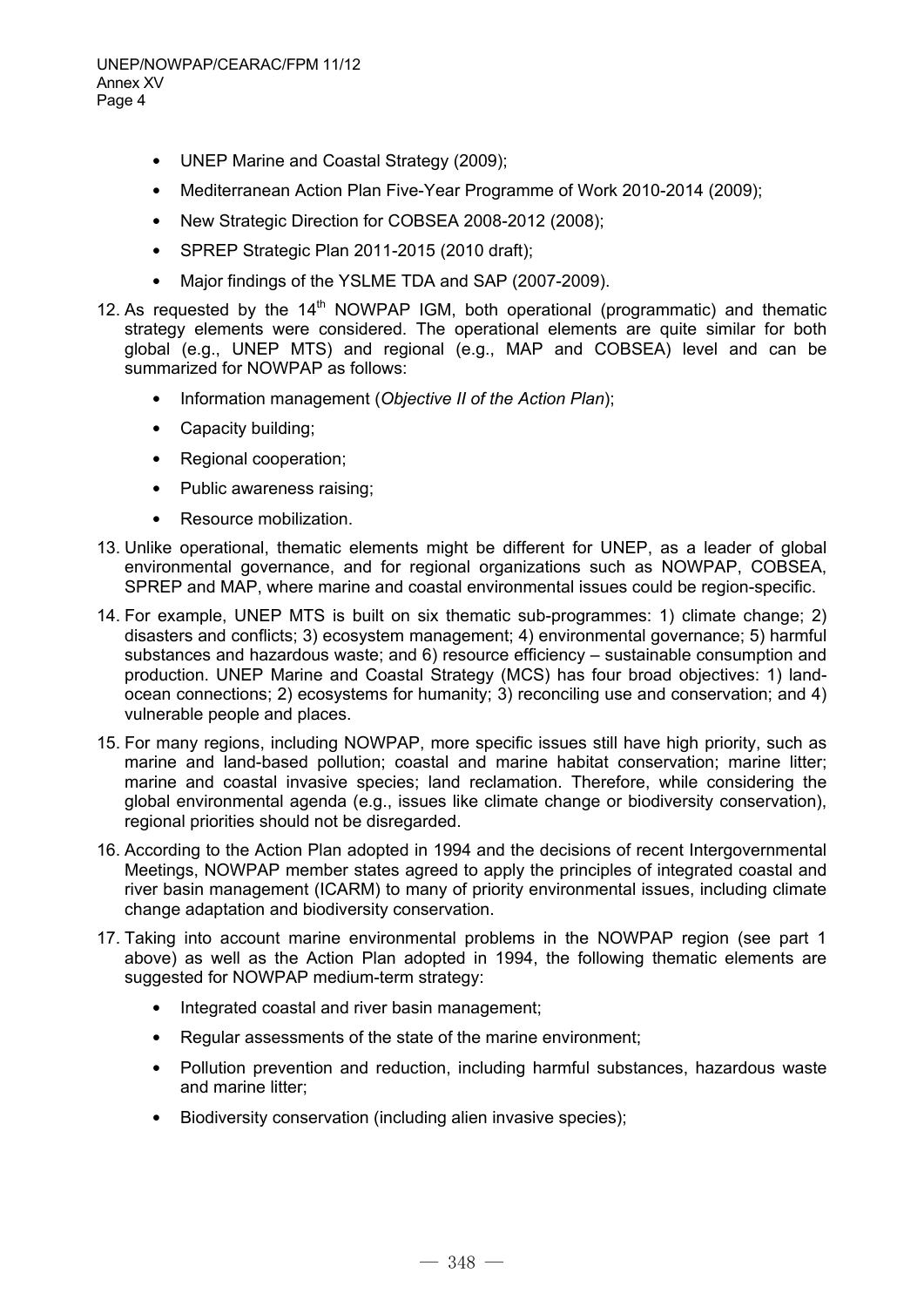- Climate change impacts.
- 18. Details of NOWPAP 2012-2017 MTS are described below and in Annex I showing MTS objectives, suggested (indicative) activities and expected accomplishments under each theme.
- 19. Details of the implementation mechanism are described below (part 4) and will be reflected in RAC work plans and budgets for each biennium.

### **3.1. Integrated coastal and river basin management**

- 20. Integrated coastal and river basin management was indicated in the Action Plan objectives (*iii*) and (*iv*) in 1994 and still is a valid concept worldwide used to ensure the sustainable development of the coastal areas. In spite of differences in the terminology (e.g., integrated coastal management, ICM; integrated coastal zone management, ICZM; integrated coastal area management, ICAM; etc.), the overall idea is to apply an ecosystem approach (or ecosystem-based management, EBM) while developing coastal areas and river basins, i.e. taking into account economical development needs, associated environmental issues and social factors in their complex inter-relations. Applying ICARM principles in practice, NOWPAP member states will be able to avoid conflicts in marine and coastal resource use and conserve coastal habitats and biodiversity while continuing economic activities in the coastal areas and river basins.
- 21. Within NOWPAP, activities related to integrated coastal and river basin management (ICARM) have been started in 2007, with the establishment of ICARM Working Group. It is expected that POMRAC will be playing a leading role in ICARM activities with participation of all RACs and under the RCU guidance. Ideally, the outcomes of thematic and integrated assessments (see below) should be taken into account while implementing ICARM activities, which might include (but not be limited to) ecosystem valuation, marine spatial planning, biodiversity conservation and climate change adaptation (through functional zoning).
- 22. In the global context, NOWPAP ICARM activities are related to UNEP MTS ("Ecosystem Management" sub-programme and others) and UNEP Marine and Coastal Strategy ("Landocean Connections", "Ecosystems for Humanity" and "Reconciling Resource Use and Conservation" themes).
- 23. In the regional context, several organizations are implementing activities where mutual benefits are possible through close collaboration and coordination: North Pacific Marine Science Organization (PICES); Partnerships in Environmental Management of the Seas of East Asia (PEMSEA); and Coordinating Body for the Seas of East Asia (COBSEA).

### **3.2. Regular assessments of the state of the marine environment**

24. The assessment of the state of marine environment was indicated as the first objective of the Action Plan in 1994. Since that time, NOWPAP member states agreed to use the results of existing national monitoring systems instead of trying to establish a new, regional monitoring system. Such assessments are expected to be done regularly in order to decide where management actions are needed and also to understand whether such management actions achieved the results intended.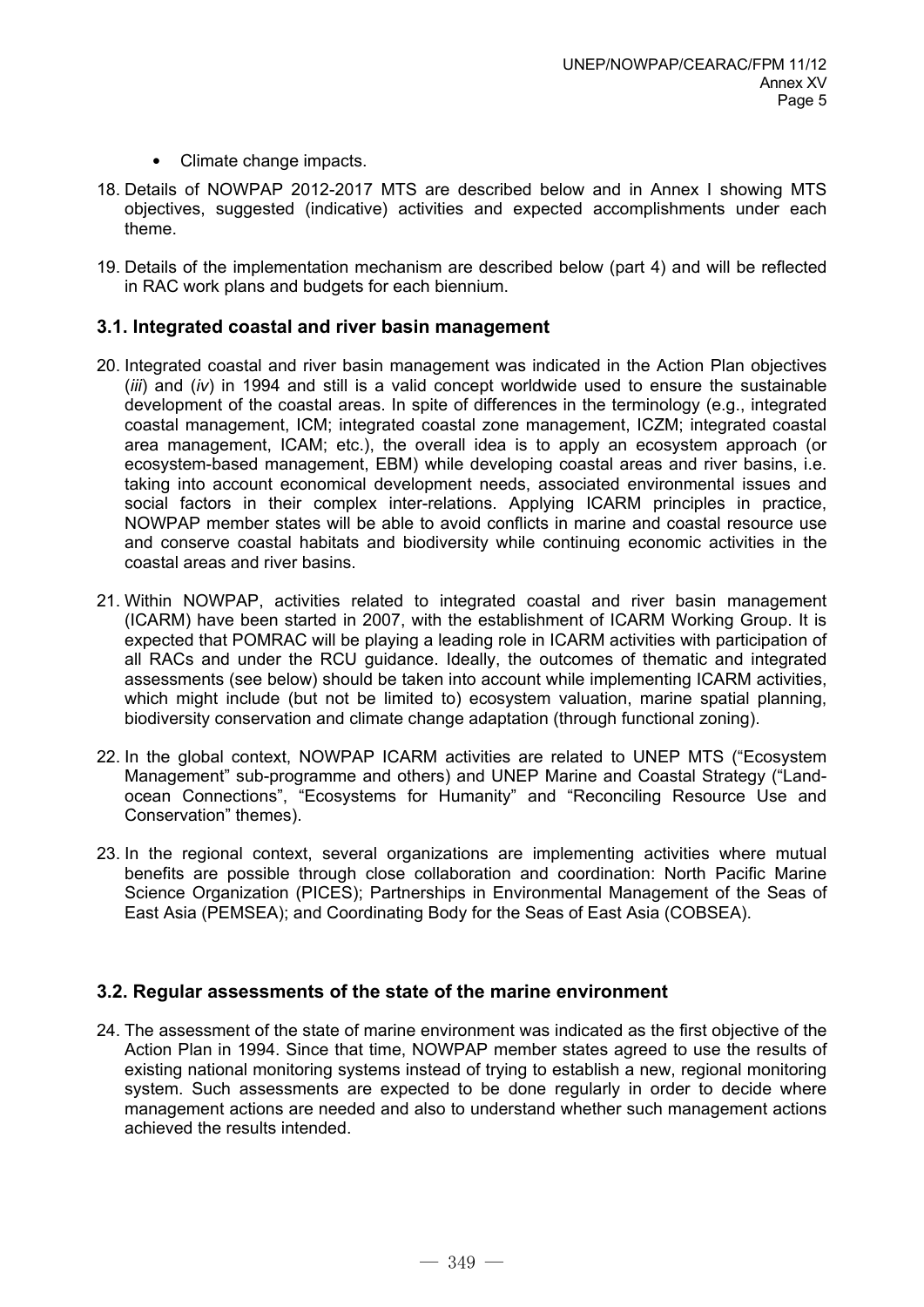- 25. Pollutants are being introduced to the region via rivers, with direct input from point and nonpoint sources, through atmospheric transport and deposition as well as from sea-based sources. Therefore, assessing pollution sources and transboundary transport of pollutants are still issues of high priority for the NOWPAP region.
- 26. Within NOWPAP, several RACs are dealing with assessment of the state of the marine environment: CEARAC is addressing eutrophication and harmful algal blooms (HAB), including by using remote sensing; DINRAC has compiled several assessments related to legal issues, biodiversity data and information, nature reserves, GIS applications, and invasive species; MERRAC is addressing pollution from sea-based sources; and POMRAC is concerned with estimating inputs of pollutants to the marine environment through different pathways, respectively. All RACs will continue contributing to the subsequent assessments of the marine environment in the region, including eutrophication (wide-spread phenomenon in the NOWPAP region), HAB, marine litter, etc.
- 27. In 2007, NOWPAP POMRAC has compiled the first "State of Marine Environment Report" (SOMER), based on inputs provided by all NOWPAP RACs and also using the results of global and regional projects, programmes and organizations, such as GIWA, PICES, PEMSEA, YSLME and others. It is expected that CEARAC and POMRAC will cooperatively lead subsequent assessments with participation of all RACs and under the RCU guidance.
- 28. In the global context, NOWPAP assessments are related to the Regular Process under the United Nations for global reporting and assessments of the state of marine environment, including socio-economic aspects (UN Regular Process), UNEP GEO (Global Environmental Outlook), GEF TWAP (Transboundary Waters Assessment Programme) as well as UNEP MTS and MCS (Marine and Coastal Strategy). The next NOWPAP SOMER might contribute to the implementation of the UN Regular Process. Outcomes from the UN Regular Process and other global initiatives will be used while implementing NOWPAP activities.
- 29. In the regional context, PICES is producing regular assessments, "Marine Ecosystems of the North Pacific". So far, two reports were published in 2004 and 2010. As PICES is a scientific organization, its products are useful for NOWPAP member states and collaboration between NOWPAP and PICES is mutually beneficial. NOWPAP RACs and RCU will continue close collaboration with PICES.

## **3.3. Pollution prevention and reduction, including harmful substance, hazardous waste and marine litter**

- 30. Pollution prevention was indicated in objective (*v*) of the Action Plan in 1994 and is still a priority issue for the NOWPAP region. Unfortunately, catastrophic spills of oil and chemicals are still happening in the region (as well as worldwide). In order to respond to the spills within the NOWPAP region, MERRAC has carried out activities related to marine pollution preparedness and response since 2000, and the NOWPAP Regional Oil Spill Contingency Plan (RCP) has been adopted at the ministerial level of NOWPAP member states in 2004. The NOWPAP Regional Oil and HNS Spill Contingency Plan has been finally adopted at the 13<sup>th</sup> NOWPAP IGM in 2008, by adding HNS issues to the existing NOWPAP RCP.
- 31. Adoption and practical implementation of the RCP has increased regional capacity of NOWPAP member states through the development of technical guidelines and manuals,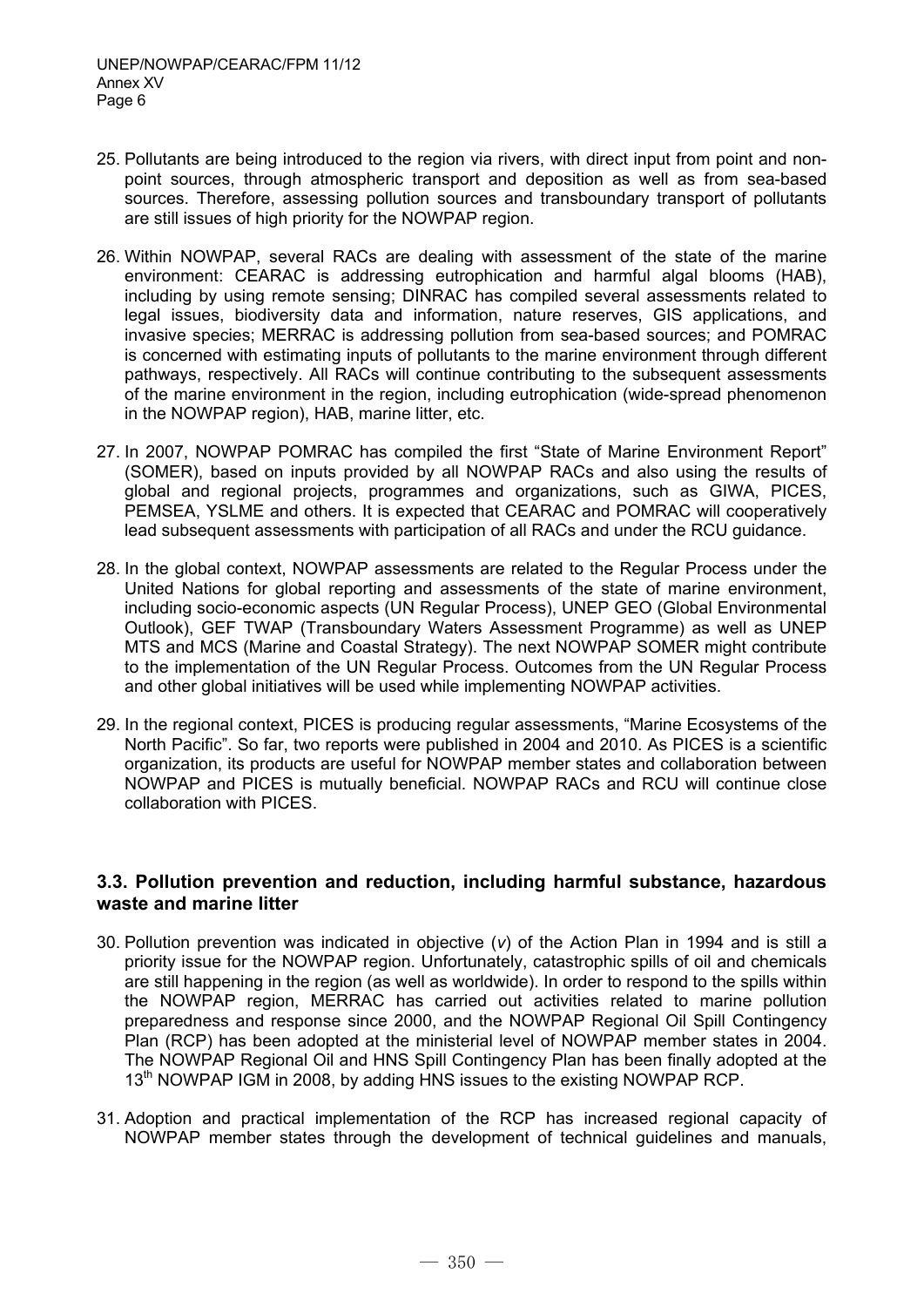conduction of regular exercises, and information sharing. CEARAC has also been trying to address oil spills through providing images observed by satellites. Therefore, future collaboration between CEARAC and MERRAC seems mutually beneficial (e.g. through possible development of a prototype early warning system for oil spill detection using remote sensing techniques).

- 32. In the global context, marine pollution preparedness and response activities are closely related to OPRC Convention and OPRC-HNS protocol. In the regional context, NOWPAP member states are parties of OPRC Convention, and three NOWPAP member states (China, Japan and Republic of Korea) are parties of OPRC-HNS Protocol. Therefore, regional cooperation is expected to be strengthened in order to facilitate compliance with OPRC Convention and OPRC-HNS Protocol and enhance regional capacity to respond to emergencies. It is expected that activities related to oil and HNS spill prevention and response, including risk assessment, will be continued within the NOWPAP framework.
- 33. NOWPAP activities related to pollution prevention and reduction also contribute to the UNEP MTS ("Harmful Substances and Hazardous Waste" sub-programme), UNEP Marine and Coastal Strategy ("Land-ocean Connections" and "Ecosystems for Humanity" themes), relevant activities of the International Maritime Organization (IMO) and Global Programme of Action (GPA) for the Protection of Marine Environment from Land-based Activities.
- 34. Oil and gas as well as maritime transport industries in the NOWPAP region have strong interest to develop and maintain high level of preparedness against spills of oil and hazardous and noxious substances (HNS) and therefore can be strong partners for NOWPAP activities. Together with IMO and IPIECA, NOWPAP could launch the Global Initiative (GI) Programme in this region.
- 35. NOWPAP might also focus on the activities relevant to the MARPOL Convention addressing harmful substances carried by sea in packaged form, sewage and garbage as well as the London Convention addressing pollution of the sea by dumping of wastes.
- 36. Marine litter issue is one of global concerns related to the marine environment. Due to a strong commitment of the NOWPAP member states, Marine Litter Activity (MALITA) and Regional Action Plan on Marine Litter (RAP MALI) have been implemented by all RACs under the overall guidance of RCU. NOWPAP will continue RAP MALI implementation to mitigate the marine litter pollution.
- 37. In the regional context, three NOWPAP member states (China, Japan and Republic of Korea), through Tripartite Environmental Ministers Meeting (TEMM) and other mechanisms (e.g., regular Eco Asia meetings), address the issue of resource conservation, recycling, "circular economy" and "sound material cycle society" by promoting 3R approach (reduce, reuse, recycle). These countries also introduce new legislation related to marine litter, including solid waste management in general, and economic instruments (e.g., bans on plastic bags; fishing litter buy back; etc.). NOWPAP should continue working closely with national authorities as well as with researchers, industry sectors, NGOs, in order to advance its pollution prevention and reduction measures.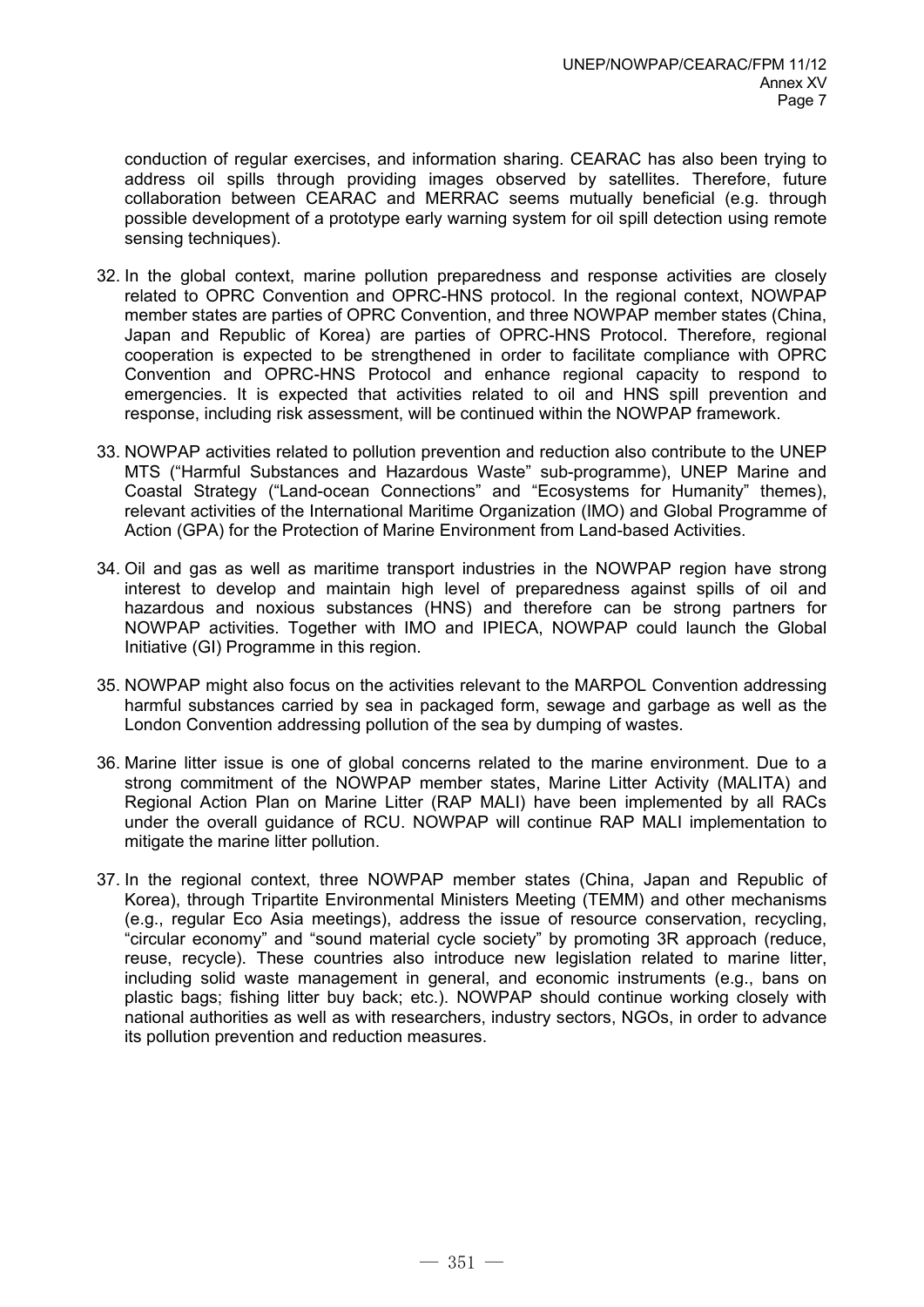### **3.4. Biodiversity conservation (including invasive alien species)**

- 38. The Millennium Ecosystem Assessment and other recent assessments, based on scientific publications, have demonstrated significant loss of biodiversity during the last decades caused by overexploitation, destruction of habitats, pollution, bio-invasions and climate change.
- 39. The 10<sup>th</sup> Conference of the Parties to the Convention on Biological Diversity (CBD COP10) confirmed that the 2010 biodiversity targets were not met and the loss of biodiversity is continued. At the Conference, parties adopted Aichi Targets in which by 2020 at least 10 per cent of coastal and marine areas, especially areas of particular importance for biodiversity and ecosystem services, are conserved through effectively and equitably managed, ecologically representative and well connected systems of protected areas and other effective area-based conservation measures.
- 40. Taking into account global significance of the biodiversity conservation, NOWPAP RACs and RCU have started activities related to this issue since 2007. After the  $14<sup>th</sup>$  IGM decision in 2009, biodiversity conservation is being reflected as one of the major themes in the NOWPAP 2012-2017 MTS.
- 41. Within NOWPAP, several RACs will deal with activities related to biodiversity conservation (including invasive species), under the overall guidance of the NOWPAP RCU. In order for member states to take actions effectively, developing a NOWPAP action plan for biodiversity conservation is necessary. As NOWPAP financial resources are limited, it is expected that most of the activities related to biodiversity conservation will be implemented using external funds (mobilized from donors, including UNEP and IMO). NOWPAP RACs and RCU could implement relevant activities at a later stage, taking into account budgetary situation as well as priorities of designated activities, approved by RAC Focal Points (e.g., activities related to marine protected areas, coastal habitats, invasive species/ballast waters).
- 42. In the global context, NOWPAP activities related to biodiversity conservation (including invasive species) might contribute to the implementation of the CBD 2011-2020 Strategic Plan and 2020 biodiversity targets. NOWPAP activities will be also relevant to the UNEP MTS ("Ecosystem Management" sub-programme and others) and UNEP Marine and Coastal Strategy ("Land-ocean Connections", "Ecosystems for Humanity" and "Reconciling Resource Use and Conservation" themes) as well as related activities of the International Maritime Organization (IMO) and Global Invasive Species Programme (GISP).
- 43. In the regional context, several organizations and projects are implementing activities where mutual benefits are possible through close collaboration and coordination: North Pacific Marine Science Organization (PICES), including its Working Group on ecosystem indicators (WG 28); Partnerships in Environmental Management of the Seas of East Asia (PEMSEA); Yellow Sea Large Marine Ecosystem (YSLME) project; IOC UNESCO Sub-Commission for the Western Pacific (WESTPAC); and Coordinating Body for the Seas of East Asia (COBSEA).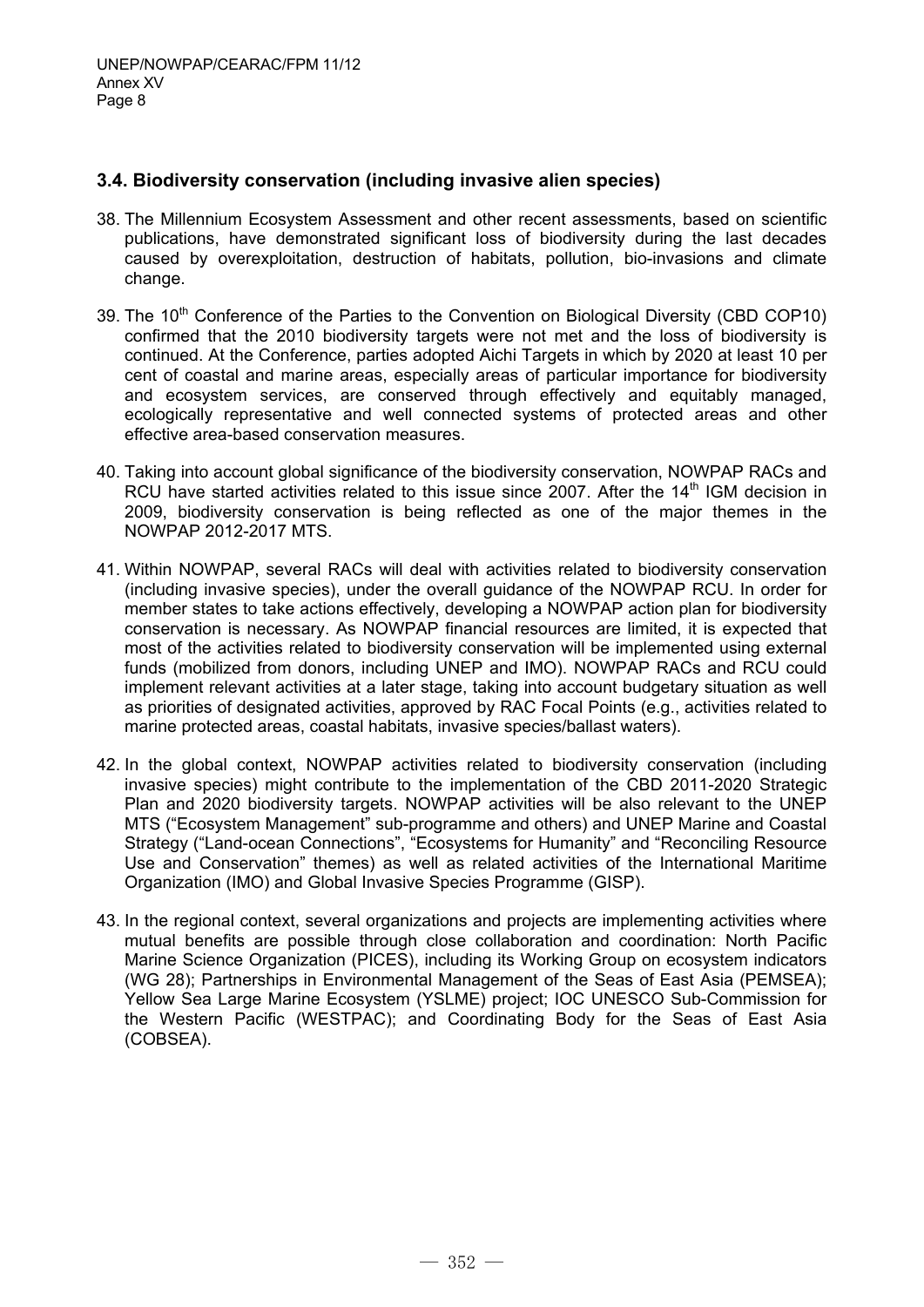## **3.5. Climate change impacts**

- 44. Changes in the marine and coastal environment related to climate change are already being observed in the NOWPAP region (e.g., increasing sea surface temperature; decreasing content of dissolved oxygen in deep waters; replacement of previously dominant species by new, warm-water ones; etc.). In order to develop optimum adaptation strategies, NOWPAP member states should have more detailed and reliable information on climate change impacts on marine and coastal ecosystems. Therefore, climate change is suggested as a major theme of the NOWPAP 2012-2017 MTS. As a supplementary mechanism on this issue, NOWPAP will implement its activities related to climate change in accordance with relevant decisions and outcomes of UNFCCC negotiations (avoiding any possible duplication).
- 45. Within NOWPAP, several RACs will deal with activities related to climate change impacts under the overall guidance of the NOWPAP RCU. As NOWPAP financial resources are limited, it is expected that most of the activities related to climate change will be implemented using external funds (mobilized from donors, including UNEP and IMO). NOWPAP RACs and RCU could implement relevant activities at a later stage, taking into account budgetary situation as well as priorities of designated activities, approved by RAC Focal Points (e.g., activities related to climate change impacts on the marine environment: sea surface temperature, chlorophyll-a, etc.).
- 46. In the global context, NOWPAP activities related to climate change impacts might contribute to the development of national and regional adaptation strategies and targets. NOWPAP activities will be also relevant to the UNEP MTS ("Climate Change" sub-programme) and UNEP Marine and Coastal Strategy ("Land-ocean Connections" and "Ecosystems for Humanity" themes).
- 47. In the regional context, several organizations are implementing activities where mutual benefits are possible through close collaboration and coordination: North Pacific Marine Science Organization (PICES), including its Working Groups; IOC UNESCO Sub-Commission for the Western Pacific (WESTPAC); and Coordinating Body for the Seas of East Asia (COBSEA).

### **3.6. Other elements of the strategy**

- 48. Other elements of the NOWPAP 2012-2017, as mentioned above, include information management, public awareness raising, regional cooperation and administrative support (Annex I).
- 49. Capacity building is incorporated in most of the NOWPAP activities and therefore is not shown as separate theme.
- 50. Details of possible projects and activities within the framework of NOWPAP 2012-2017 MTS are shown in Annex I and will be included in the NOWPAP Programme of Work prepared every biennium.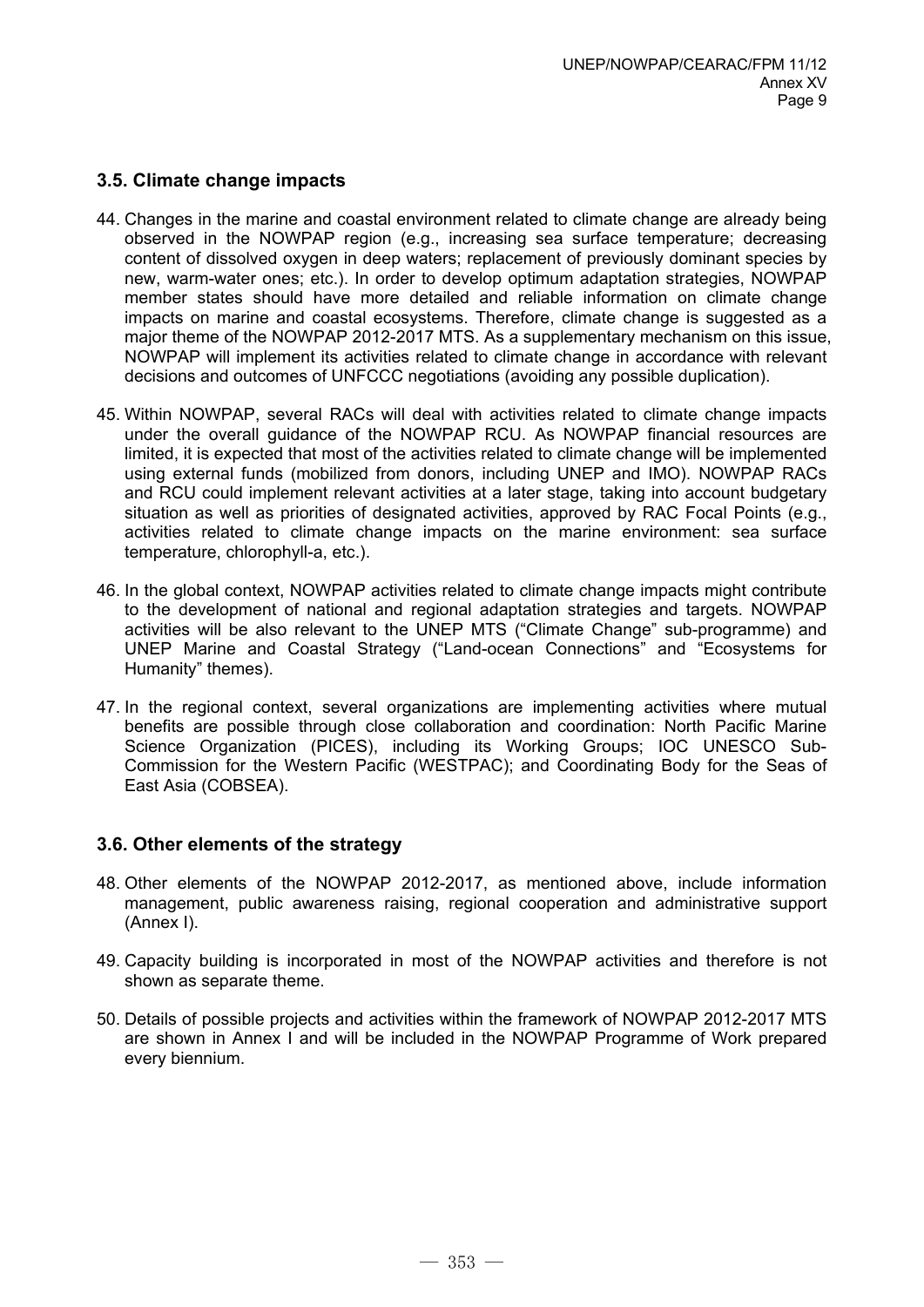# **4. Implementation mechanism**

- 51. During 2002-2005, all NOWPAP projects were implemented by Regional Activity Centers. Nevertheless, soon it became clear that the network of RACs has not only advantages, but also disadvantages. With limited human and financial resources, as well as without adequate technical capacity and expertise of RACs and NOWPAP as a whole, it is difficult to address new and emerging issues. Issues related to biodiversity conservation, climate change impacts, invasive species and others were also not addressed by RACs until recently.
- 52. Another difficulty with having four RACs is related to equal allocation of limited financial resources. Since 2005, each RAC is receiving equal budget allocation from the NOWPAP Trust Fund to implement its activities. Changes to such practice were recommended in the independent RACs evaluation report (2007) and were also suggested by some member states. The development of the overall NOWPAP MTS was suggested by the 14<sup>th</sup> IGM partly in order to change such practice of equal allocations.
- 53. Some projects require additional human resources and expertise not available at RACs. An example was a project addressing persistent toxic substances (PTS) where existing RACs did not have required expertise (that project was not implemented due to different reasons). In 2006-2007, NOWPAP Marine Litter Activity (MALITA) was executed using different implementation mechanism. In addition to all NOWPAP RACs and RCU which were involved in the implementation, each member state nominated so called Marine Litter Focal Points who were responsible for coordination of MALITA implementation within their country, being in touch with different ministries, agencies, research institutions and NGOs. Similar implementation mechanism was expected to be used while executing the GEF project with a focus on persistent toxic substances (PTS).
- 54. New projects related to such global and cross-cutting issues as climate change or biodiversity conservation may have similar arrangements, when, in addition to RACs and RCU, involvement of designated "focal points" or "project coordinators" from each member state, as well as additional experts will be required. Consultants (preferably from the region) might be also needed to implement specific tasks. During 2007-2010, NOWPAP RACs and RCU have already used such consultants, including those dealing with ICARM and biodiversity conservation. In addition, more cooperation among RACs, as well as making best use of outcomes from the past and ongoing NOWPAP activities, are expected for efficient implementation of NOWPAP.
- 55. It is necessary to further strengthen the coordination among RACs and make integrated work plan for NOWPAP as a whole, where the activities are carried out by the RACs and coordinated by the RCU. Such integrated Programme of Work was first presented to the 16<sup>th</sup> NOWPAP IGM in 2011.
- 56. According to the 14<sup>th</sup> IGM decisions, more detailed biennium Programme of Work was prepared for 2012-2013, reflecting expected outputs, specific activities and performance indicators. RAC work plans might also include responsibilities and implementing agents (partners), budget from the Trust Fund and external sources, and indicators of achievement.
- 57. External sources of funds to implement the NOWPAP MTS will be sought by the RCU and RACs in accordance with the NOWPAP Resource Mobilization Strategy (approved by the  $15<sup>th</sup>$  IGM). The MTS implementation will also contribute to enhancing visibility and relevance of NOWPAP, in accordance with the Public Awareness Building Strategy (also approved by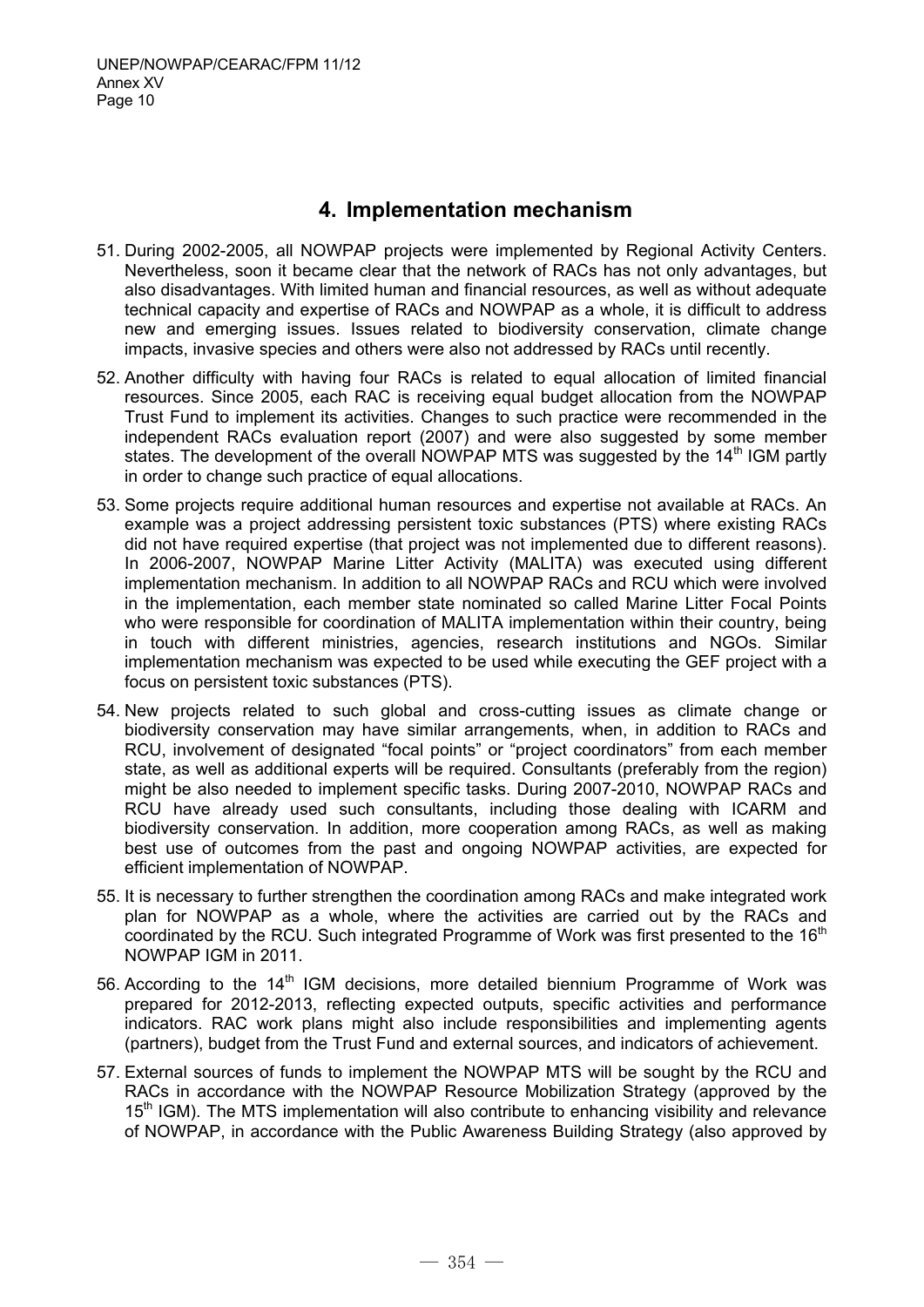the  $15<sup>th</sup>$  IGM).

- 58. For each biennium after 2012-2013, RCU will prepare NOWPAP Programme of Work for the IGM approval, based on RACs proposals, prioritizing the suggested activities in accordance with the NOWPAP MTS.
- 59. This strategy will be reconsidered by NOWPAP member states periodically, taking into account new and emerging issues related to marine and coastal environment. The MTS implementation will be also periodically reviewed by the NOWPAP Intergovernmental Meetings.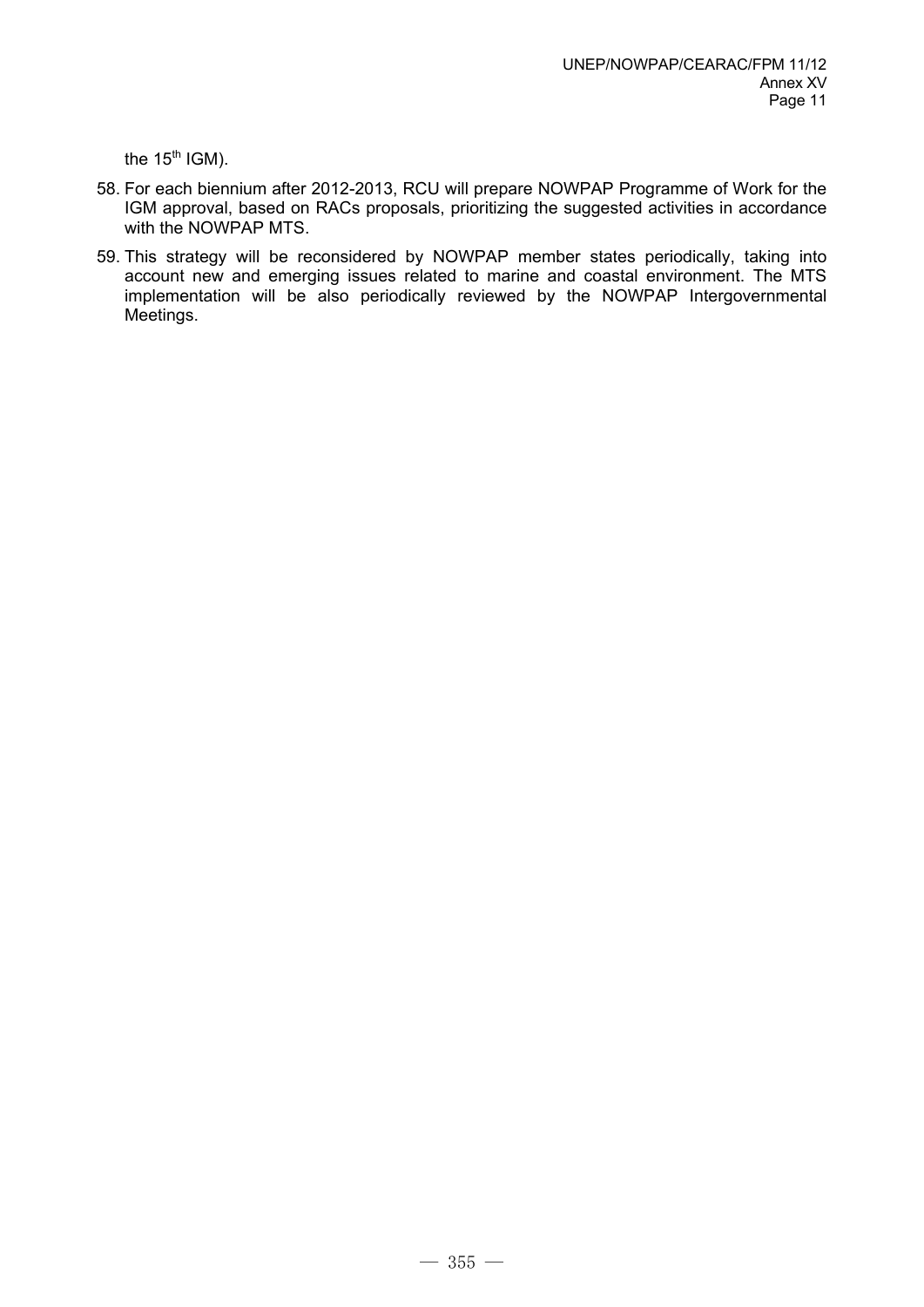|                                                            | NOWPAP Medium-term Strategy 2012-2017                               |                                                        |
|------------------------------------------------------------|---------------------------------------------------------------------|--------------------------------------------------------|
|                                                            | Theme 1. Integrated coastal and river basin management (ICARM)      |                                                        |
| 2012-2017 MTS Objectives                                   | <b>Suggested Activities</b>                                         | Expected accomplishments                               |
| 1.1. To develop and adopt a                                | Setting Ecological Quality Objectives for                           | NOWPAP member states are practically applying          |
| harmonious approach towards                                | marine and coastal environment based on                             | principles of integrated coastal and marine            |
| coastal and marine environmental                           | the regular assessments                                             | environmental planning (coastal functional zoning      |
| planning on an integrated basis and                        |                                                                     | and marine spatial planning, including designation     |
| in a pre-emptive, predictive and                           | Developing regional guidelines for                                  | of marine protected areas) and have coordinating       |
| precautionary manner. Objective (iii)<br>from Action Plan. | integrated coastal planning/management                              | mechanism among concerned ministries                   |
| 2. To develop and adopt a                                  | Organizing regional workshops and                                   | NOWPAP member states are practically applying          |
| harmonious approach towards the                            | training courses on ecosystem based                                 | principles of integrated coastal and river basin       |
| integrated management of the                               | management, marine spatial planning and                             | management (ecosystem-based management,                |
| coastal and marine environment and                         | ecosystem valuation                                                 | ecosystem valuation, environmental impact              |
| its resources, in a manner which                           |                                                                     | assessment of marine and coastal engineering           |
| combines protection, restoration                           |                                                                     | projects)                                              |
| conservation and sustainable use                           |                                                                     |                                                        |
| Objective (iv) from Action Plan.                           |                                                                     |                                                        |
|                                                            | Theme 2. Regular assessments of the state of the marine environment |                                                        |
| 2.1. To assess regional marine                             | Identification of ecologically significant                          | NOWPAP member states are provided with reliable        |
| environmental conditions, making the                       | marine and coastal areas by regular                                 | information and analysis of the state of marine and    |
| best use of the available expertise                        | assessments                                                         | coastal environment in the NOWPAP region,              |
| and information from NOWPAP                                |                                                                     | including (but not limited to) biodiversity,           |
| member states, NOWPAP RACs and                             | Recommendations for ICARM actions                                   | eutrophication, harmful algal blooms, chemical         |
| other organizations and projects.                          | based on scientific assessments                                     | pollution, marine litter, oil and HNS spills, invasive |
| Objective (i) from Action Plan,                            |                                                                     | alien species, climate change impacts                  |
| modified.                                                  |                                                                     |                                                        |

Annex I **Annex I** 

#### UNEP/NOWPAP/CEARAC/FPM 11/12 Annex XV Page 12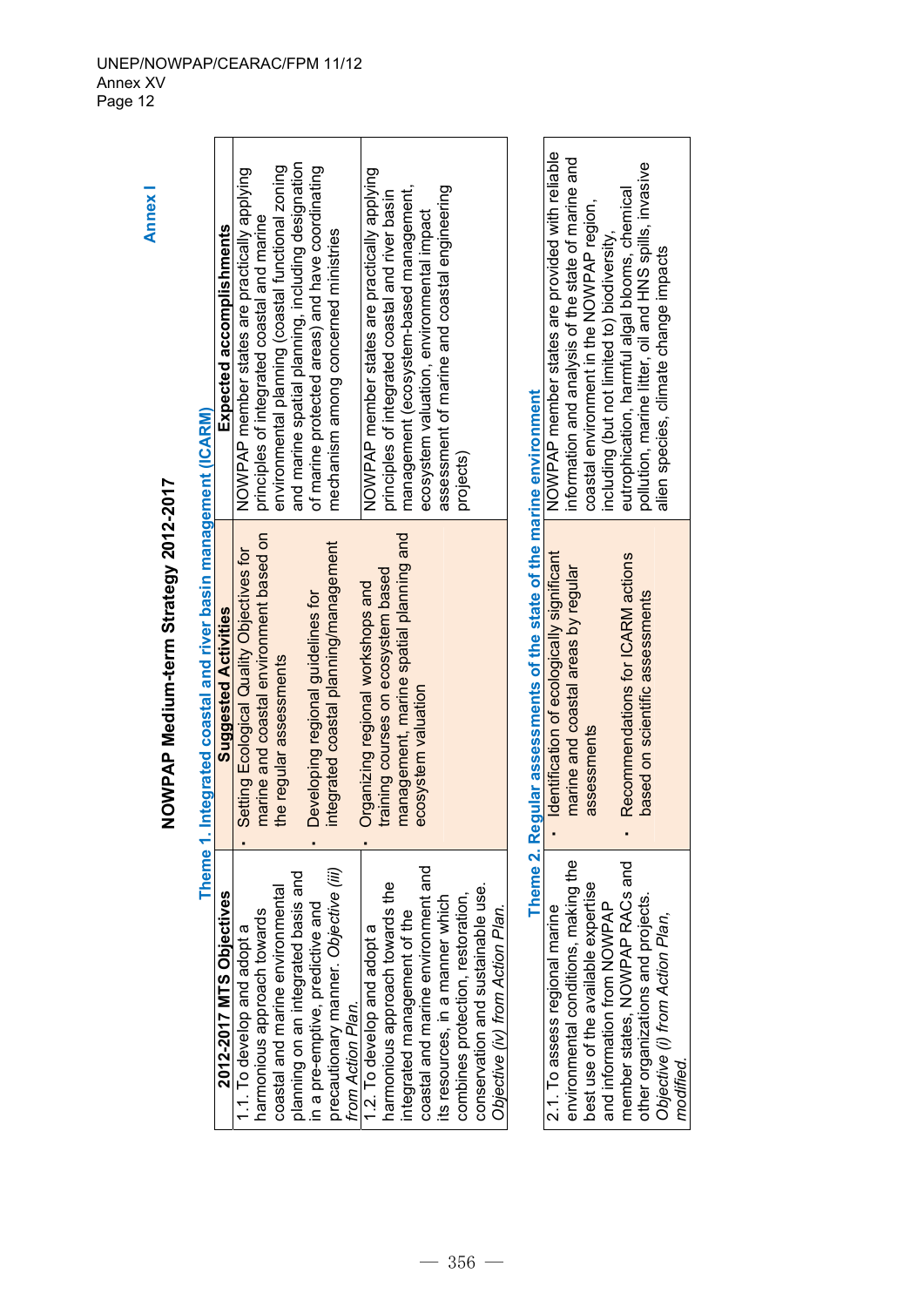|                                                                   | Theme 3. Pollution prevention and reduction (including harmful substances, hazardous waste and marine litter) |                                                                                                         |
|-------------------------------------------------------------------|---------------------------------------------------------------------------------------------------------------|---------------------------------------------------------------------------------------------------------|
| ives<br>2012-2017 MTS Objecti                                     | <b>Suggested Activities</b>                                                                                   | Expected accomplishments                                                                                |
| 3.1. To develop and adopt                                         | evelopment of technical guidelines and                                                                        | NOWPAP member states have effective measures                                                            |
| effective measures for mutual                                     | nanuals related to marine pollution<br>≍                                                                      | in place against marine pollution emergencies                                                           |
| support in emergencies                                            | prevention and response                                                                                       | through NOWPAP Regional Oil and HNS Spill                                                               |
| collaboration in the management                                   | Irganization of regular oil spill exercises and                                                               | Contingency Plan (RCP)                                                                                  |
| of contiguous bodies of water, and                                | training                                                                                                      |                                                                                                         |
| cooperation in the protection of                                  | Collection of information and experiences on                                                                  | The damage to the marine environment due to                                                             |
| common resources as well as in                                    | ne prevention and reduction of coastal and                                                                    | oil/HNS spill accidents in the NOWPAP region is                                                         |
| the prevention of coastal and                                     | narine pollution in NOWPAP member states                                                                      | minimized through prompt joint response activities                                                      |
| marine pollution. Objective (v)                                   | mplementation of joint response activities in                                                                 |                                                                                                         |
| from Action Plan.                                                 | case that major oil/HNS spill accidents occur                                                                 | NOWPAP member states effectively deal with                                                              |
|                                                                   | in the NOWPAP region                                                                                          | marine litter through NOWPAP Regional Action                                                            |
|                                                                   | evelopment and operation of satellite                                                                         | Plan on Marine Litter (RAP MALI)                                                                        |
|                                                                   | based early warning system for oil spill                                                                      |                                                                                                         |
|                                                                   | poritoring                                                                                                    | NOWPAP member states are provided with reliable                                                         |
|                                                                   | Organization of regular ML workshops and                                                                      | experiences on the prevention and reduction of<br>information and analysis of best practices and        |
|                                                                   | ICC campaigns                                                                                                 | coastal and marine pollution                                                                            |
|                                                                   | Setting pollution reduction targets                                                                           |                                                                                                         |
|                                                                   | Theme 4. Biodiversity conservation (including invasive alien species)                                         |                                                                                                         |
| Action Plan on Marine and Coastal<br>4.1. To develop the Regional | dentification of endangered species in the<br>NOWPAP region                                                   | information and analysis of the status of marine and<br>NOWPAP member states are provided with reliable |
|                                                                   |                                                                                                               |                                                                                                         |
| Biodiversity Conservation                                         | Information sharing on current situation,                                                                     | coastal biodiversity in the region with                                                                 |
|                                                                   | ncluding invasive alien species                                                                               | recommendations for further actions                                                                     |
|                                                                   | Development of Ecological Quality                                                                             |                                                                                                         |
|                                                                   | Objectives for marine biodiversity                                                                            | NOWPAP member states are practically applying                                                           |
|                                                                   | conservation                                                                                                  | NOWPAP Regional Action Plan on Marine                                                                   |
|                                                                   | Collection of information and experiences                                                                     | Biodiversity Conservation                                                                               |
|                                                                   | or the design of new Marine Protected                                                                         |                                                                                                         |
|                                                                   | Areas, MPAs)                                                                                                  |                                                                                                         |
|                                                                   | Application of international regulations for                                                                  |                                                                                                         |
|                                                                   | the prevention of alien species invasions                                                                     |                                                                                                         |
|                                                                   | (through controlling ballast waters)                                                                          |                                                                                                         |
|                                                                   | Development of habitat maps for coastal                                                                       |                                                                                                         |
|                                                                   | ecosystems using remote sensing and GIs                                                                       |                                                                                                         |
|                                                                   | echniques                                                                                                     |                                                                                                         |

#### UNEP/NOWPAP/CEARAC/FPM 11/12 Annex XV Page 13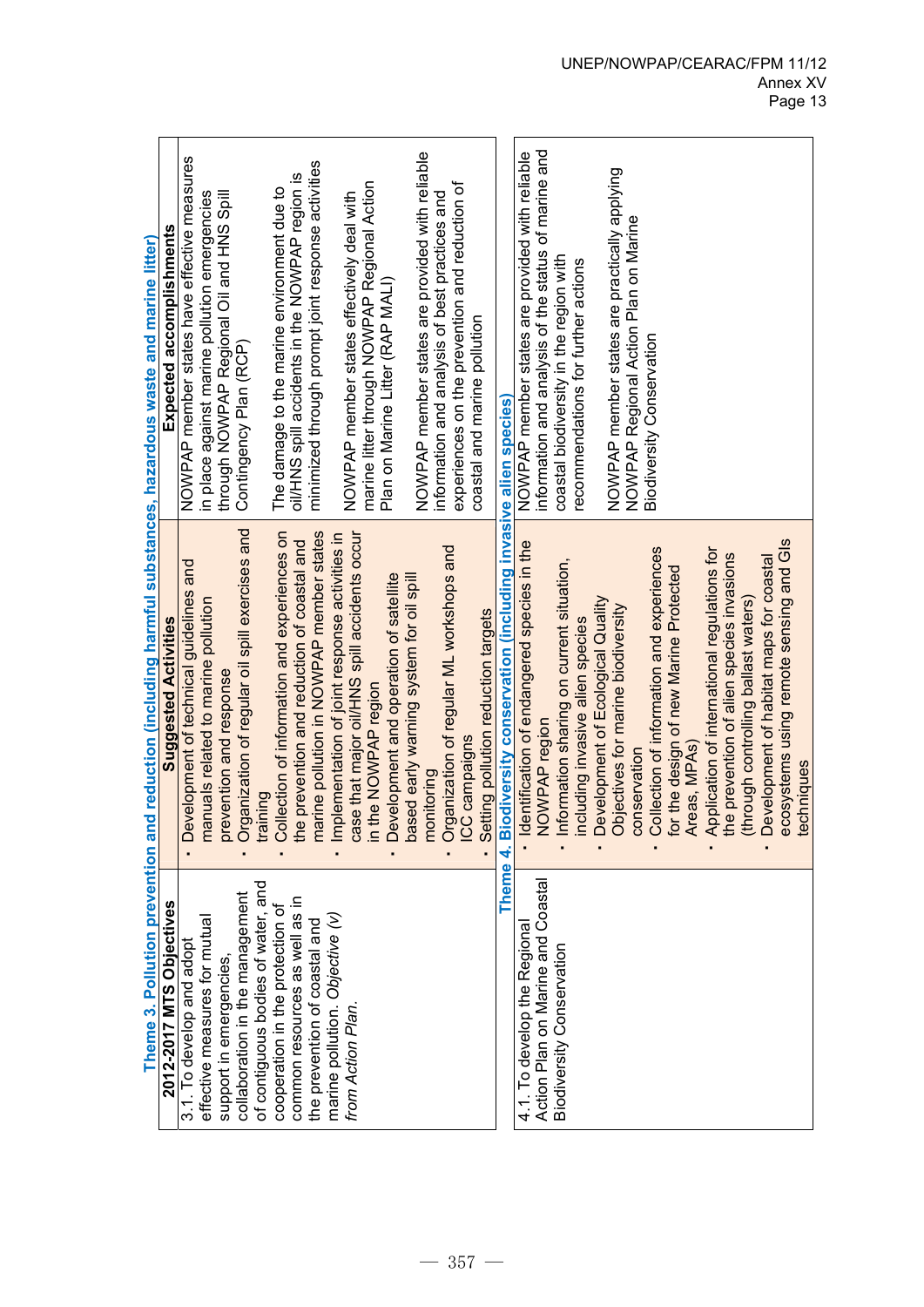|                                              | Theme 5. Climate change impacts          |                                                             |
|----------------------------------------------|------------------------------------------|-------------------------------------------------------------|
| 2012-2017 MTS Objectives                     | <b>Suggested Activities</b>              | Expected accomplishments                                    |
| 5.1. To assess/understand climate            | Compilation and analysis of information  | NOWPAP member states have reliable information              |
| change impacts on marine and                 | on warming of sea surface temperature,   | on climate change impacts on marine and coastal             |
| coastal ecosystems in the NOWPAP             | ocean acidification, sea level rise and  | ecosystems in the NOWPAP region with                        |
| region                                       | associated impacts on ecosystems         | recommendations for further actions                         |
| 5.2. To mitigate climate change in the       | Regional modeling of parameters related  | NOWPAP member states learn more on the                      |
| NOWPAP region                                | to climate change                        | international guidelines regarding CO <sub>2</sub> emission |
|                                              | Regional workshop on Blue Carbon         | reduction                                                   |
|                                              | initiative                               |                                                             |
|                                              | Recommendations to reduce $CO2$          |                                                             |
|                                              | emissions from ships                     |                                                             |
|                                              | Analysis of marine environmental issues  |                                                             |
|                                              | related to offshore carbon capture and   |                                                             |
|                                              | storage (CCS) applications in the region |                                                             |
|                                              | Theme 6. Information management          |                                                             |
| 6.1. To collate and record                   | Regular collection of data and           | NOWPAP member states, through DINRAC                        |
| environmental data and information           | information on major marine              | website, have free access to reliable information on        |
| at the DINRAC website which will             | environmental issues                     | coastal and marine environment in the NOWPAP                |
| serve as a repository of all relevant        | Regular update of existing databases     | region collected from members, NOWPAP RACs                  |
| available data and as a source of            | and maintaining links through DINRAC     | and other organizations and projects                        |
| information for specialists,                 | website                                  |                                                             |
| administrators, decision-makers and          |                                          |                                                             |
| general public. Objective (ii) from          |                                          |                                                             |
| Action Plan, modified.                       |                                          |                                                             |
|                                              | Theme 7. Public awareness raising        |                                                             |
| 2012-2017 MTS Objectives                     | <b>Suggested Activities</b>              | Expected accomplishments                                    |
| 7.1. To develop more strategic               | Attending regional and global meetings   | NOWPAP visibility and relevance are increased as            |
| approach for better communications           | to increase NOWPAP visibility            | well as public awareness about marine                       |
| and enhanced public awareness in             | Preparing and distributing promotional   | environmental issues being addressed by NOWPAP              |
| the NOWPAP region (from 14 <sup>th</sup> IGM | goods, publications, etc.                |                                                             |
| resolutions)                                 |                                          |                                                             |